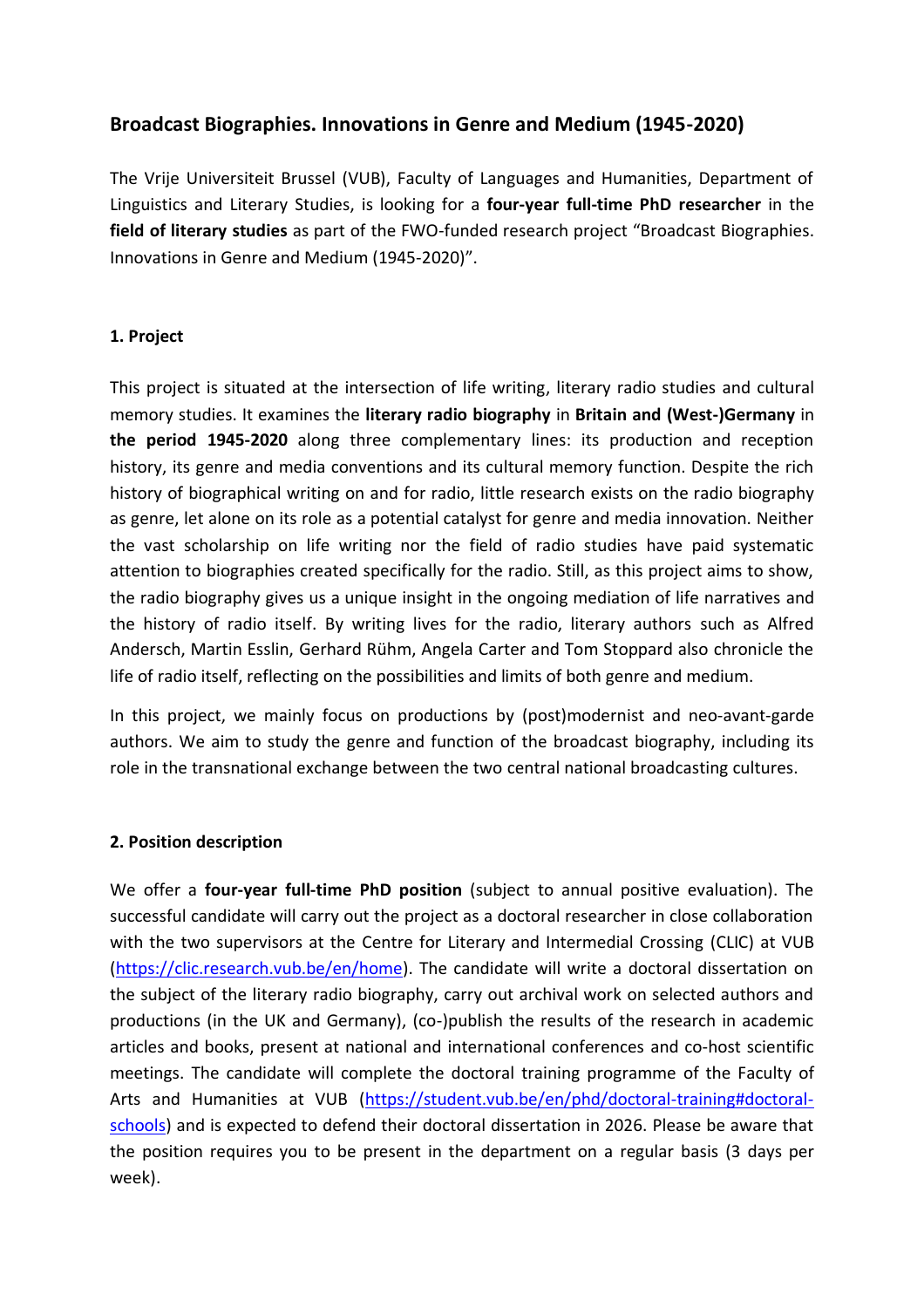### **3. Profile**

- You hold a master's degree in (literature in) English, (literature in) German, comparative literature (or a comparable degree) or you will have obtained this by the start date of this position.
- You demonstrate excellent study results. Previous academic experience (publications, conference presentations, etc.) will be considered an asset.
- You have a demonstrable interest in twentieth-century and/or contemporary literature, life writing, biography studies, literary radio studies, sound studies, media history or cultural memory studies. Previous experience with archival research will be considered an asset.
- You are an enthusiastic researcher, capable of conducting research both independently and in team.
- You are willing to conduct research stays abroad in function of archival research and academic exchange.
- You act in accordance with the rules regarding scientific integrity, as described in the VUB charter for researchers[: https://www.vub.be/en/violations-of-scientific](https://www.vub.be/en/violations-of-scientific-integrityinbreuken-op-wetenschappelijke-integriteit#information-in-english`)[integrityinbreuken-op-wetenschappelijke-integriteit#information-in-english`](https://www.vub.be/en/violations-of-scientific-integrityinbreuken-op-wetenschappelijke-integriteit#information-in-english`)
- You have excellent English-language skills (oral and written) at an academic level. A good command of the German language is highly desirable.

# **4. Offer**

- We offer a four-year full-time doctoral position (requiring enrolment as a doctoral student at VUB), subject to an annual positive evaluation.
- The planned starting date is **1 October 2022**, or as soon as possible thereafter.
- You will receive a salary in one of the grades defined by the Belgian government. Depending on previous professional experience, the monthly tax-free salary varies from approx.  $\epsilon$  2541 to max.  $\epsilon$  2704 (EU staff) / approx.  $\epsilon$  2318 to max.  $\epsilon$  2466 (non-EU staff). In addition, you are provided with a shared office space and a work laptop, library access, social and health benefits, and free access to Belgian public transport for your commute to campus.
- As an employee of VUB, you will work in a dynamic, diverse, and multilingual environment. For this function, VUB's Brussels Humanities, Sciences & Engineering Campus (Etterbeek) will serve as your home base. Our campus is a green oasis in the capital city of Flanders, Belgium, and Europe, and boasts an excellent restaurant and extensive sport facilities. It is within easy reach (twenty minutes by public transport) of the city centre of Brussels and has a direct train connection to Brussels National Airport. Childcare facilities are to be found within walking distance.
- For more information on what it is like to work at VUB, go to [www.vub.ac.be/en/jobs.](http://www.vub.ac.be/en/jobs)